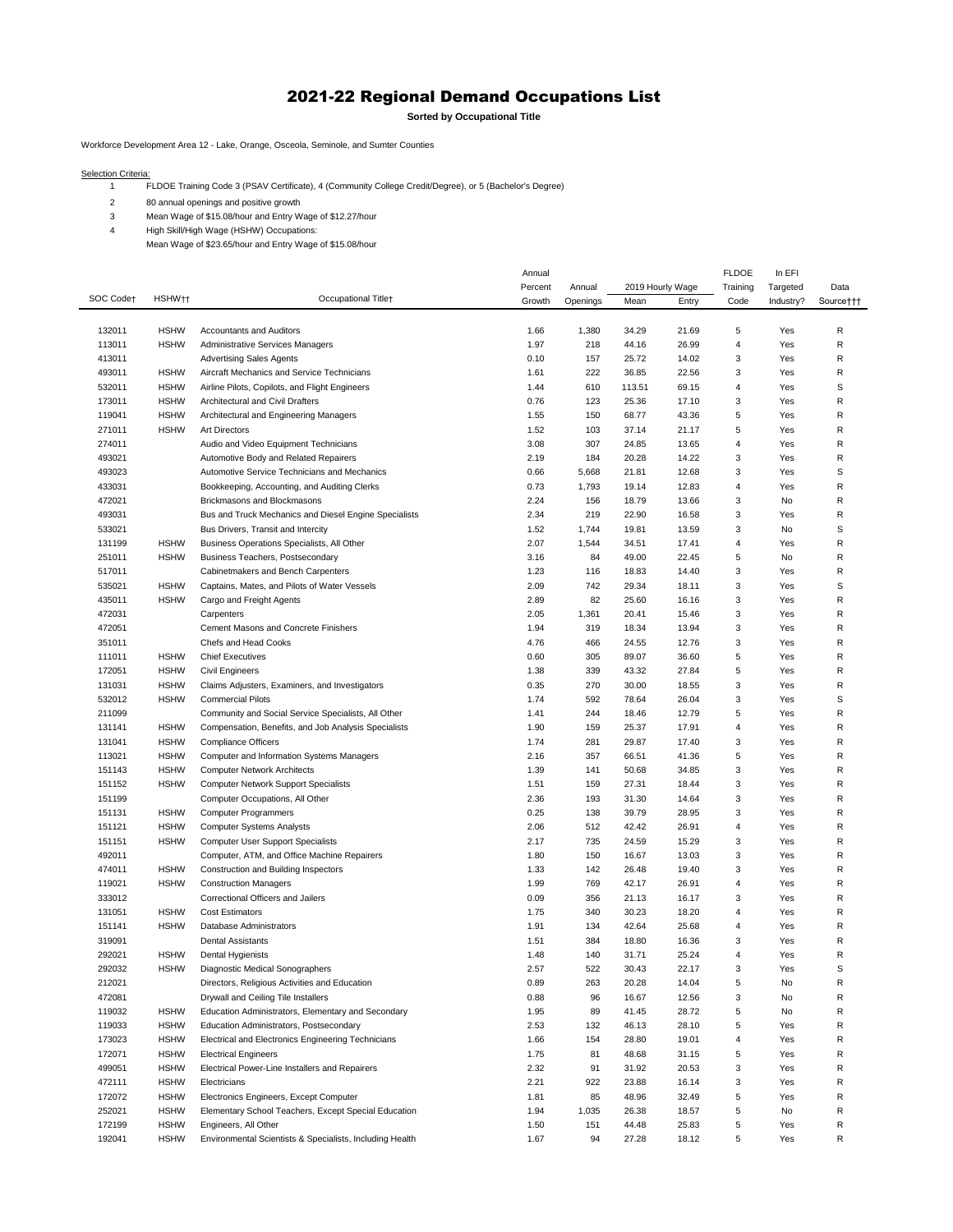| 132051 | <b>HSHW</b> | <b>Financial Analysts</b>                                      | 1.88 | 311    | 35.25 | 20.62 | 5                       | Yes | R            |
|--------|-------------|----------------------------------------------------------------|------|--------|-------|-------|-------------------------|-----|--------------|
| 113031 | <b>HSHW</b> | <b>Financial Managers</b>                                      | 2.89 | 565    | 64.11 | 32.21 | 5                       | Yes | R            |
| 132099 | <b>HSHW</b> | Financial Specialists, All Other                               | 1.77 | 130    | 35.25 | 20.62 | 3                       | Yes | R            |
| 271013 |             | Fine Artists, Including Painters, Sculptors, & Illustrators    | 1.90 | 85     | 23.86 | 14.63 | 3                       | Yes | R            |
| 332011 |             | Firefighters                                                   | 1.27 | 261    | 22.19 | 15.72 | 3                       | Yes | $\mathsf{R}$ |
| 371012 |             | First-Line Superv. Landscaping & Groundskeeping Workers        | 2.26 | 365    | 22.96 | 15.14 | 3                       | Yes | R            |
| 471011 | <b>HSHW</b> | First-Line Superv. of Construction and Extraction Workers      | 1.99 | 1,188  | 29.99 | 19.68 | $\overline{4}$          | Yes | R            |
| 371011 |             | First-Line Superv. of Housekeeping & Janitorial Workers        | 3.38 | 2,534  | 18.82 | 12.85 | 3                       | Yes | S            |
| 491011 | <b>HSHW</b> | First-Line Superv. of Mechanics, Installers, and Repairers     | 2.17 | 528    | 31.35 | 20.87 | 3                       | Yes | R            |
| 431011 | <b>HSHW</b> | First-Line Superv. of Office and Admin. Support Workers        | 1.04 | 2,004  | 26.13 | 16.42 | $\overline{4}$          | Yes | R            |
| 511011 | <b>HSHW</b> | First-Line Superv. of Production and Operating Workers         | 1.51 | 414    | 27.88 | 18.86 | 3                       | Yes | R            |
| 331099 |             | First-Line Superv., Protective Service Workers, All Other      | 3.02 | 98     | 23.01 | 15.04 | 3                       | Yes | R            |
| 411012 | <b>HSHW</b> | First-Line Supervisors of Non-Retail Sales Workers             | 1.26 | 459    | 33.74 | 18.18 | $\overline{4}$          | Yes | R            |
| 391021 |             | First-Line Supervisors of Personal Service Workers             | 2.53 | 2,046  | 21.96 | 14.13 | 3                       | Yes | S            |
| 411011 |             | First-Line Supervisors of Retail Sales Workers                 | 0.98 | 2,043  | 22.13 | 14.17 | 3                       | Yes | R            |
| 119051 | <b>HSHW</b> | Food Service Managers                                          | 3.62 | 717    | 27.76 | 17.57 | $\overline{4}$          | Yes | R            |
| 111021 | <b>HSHW</b> | General and Operations Managers                                | 1.86 | 2,075  | 48.67 | 21.84 | 4                       | Yes | R            |
| 472121 |             | Glaziers                                                       | 1.69 | 721    | 20.30 | 15.19 | 3                       | Yes | S            |
| 271024 | <b>HSHW</b> | <b>Graphic Designers</b>                                       | 1.28 | 383    | 24.45 | 15.73 | $\overline{4}$          | Yes | $\mathsf{R}$ |
| 292099 |             | Health Technologists and Technicians, All Other                | 2.27 | 152    | 20.11 | 13.96 | 3                       | Yes | R            |
| 499021 |             | Heating, A.C., and Refrigeration Mechanics and Installers      | 2.55 | 643    | 21.49 | 15.04 | 3                       | Yes | R            |
| 533032 |             | Heavy and Tractor-Trailer Truck Drivers                        | 1.90 | 1,959  | 21.62 | 14.37 | 3                       | Yes | R            |
| 499031 |             | Home Appliance Repairers                                       | 0.89 | 91     | 19.99 | 15.40 | 3                       | No  | R            |
| 492097 | <b>HSHW</b> | Home Entertainment Electronics Installers and Repairers        | 1.63 | 101    | 24.95 | 16.13 | 3                       | Yes | R            |
| 434161 |             | Human Resources Assistants, Exc. Payroll                       | 0.97 | 154    | 17.48 | 13.09 | 3                       | Yes | R            |
| 113121 | <b>HSHW</b> | Human Resources Managers                                       | 1.86 | 134    | 53.34 | 30.45 | 5                       | Yes | R            |
| 131071 | <b>HSHW</b> | Human Resources Specialists                                    | 2.08 | 763    | 28.96 | 17.14 | 5                       | Yes | $\mathsf R$  |
| 172112 | <b>HSHW</b> | <b>Industrial Engineers</b>                                    | 1.89 | 165    | 40.76 | 27.14 | 5                       | Yes | R            |
| 499041 |             | Industrial Machinery Mechanics                                 | 2.24 | 231    | 22.67 | 15.97 | 3                       | Yes | $\mathsf R$  |
| 537051 |             | Industrial Truck and Tractor Operators                         | 1.62 | 505    | 17.03 | 13.03 | 3                       | Yes | $\mathsf R$  |
| 151122 | <b>HSHW</b> | <b>Information Security Analysts</b>                           | 4.31 | 164    | 47.45 | 30.13 | 3                       | Yes | R            |
| 413021 | <b>HSHW</b> | Insurance Sales Agents                                         | 1.45 | 968    | 28.70 | 17.64 | 3                       | Yes | R            |
| 271025 | <b>HSHW</b> | <b>Interior Designers</b>                                      | 2.01 | 118    | 25.99 | 18.60 | $\overline{4}$          | Yes | R            |
| 273091 |             | Interpreters and Translators                                   | 3.50 | 122    | 24.18 | 12.93 | $\overline{4}$          | Yes | R            |
| 252012 | <b>HSHW</b> | Kindergarten Teachers, Except Special Education                | 2.04 | 217    | 26.57 | 19.35 | 5                       | No  | R            |
| 292061 |             | Licensed Practical and Licensed Vocational Nurses              | 1.74 | 558    | 21.76 | 18.24 | 3                       | Yes | R            |
| 434131 |             | Loan Interviewers and Clerks                                   | 1.21 | 264    | 20.17 | 14.12 | 3                       | Yes | R            |
| 132072 | <b>HSHW</b> | Loan Officers                                                  | 1.07 | 285    | 35.05 | 15.09 | $\overline{4}$          | Yes | R            |
| 119081 | <b>HSHW</b> | Lodging Managers                                               | 4.54 | 143    | 32.43 | 18.31 | 4                       | No  | R            |
| 131081 | <b>HSHW</b> | Logisticians                                                   | 1.76 | 97     | 33.70 | 19.93 | 5                       | Yes | $\mathsf R$  |
| 514041 |             | Machinists                                                     | 1.72 | 133    | 20.70 | 13.23 | 3                       | Yes | R            |
| 499071 |             | Maintenance and Repair Workers, General                        | 1.67 | 11,523 | 18.01 | 12.39 | 3                       | Yes | $\mathsf S$  |
| 131111 | <b>HSHW</b> | <b>Management Analysts</b>                                     | 2.36 | 970    | 40.99 | 22.65 | 5                       | Yes | R            |
| 119199 | <b>HSHW</b> | Managers, All Other                                            | 2.30 | 934    | 50.71 | 26.92 | $\overline{4}$          | Yes | $\mathsf{R}$ |
| 131161 |             | Market Research Analysts and Marketing Specialists             | 3.37 | 1,395  | 28.65 | 13.40 | 5                       | Yes | R            |
| 112021 | <b>HSHW</b> | <b>Marketing Managers</b>                                      | 2.03 | 267    | 54.83 | 24.72 | 5                       | Yes | R            |
| 172141 | <b>HSHW</b> | <b>Mechanical Engineers</b>                                    | 1.66 | 116    | 47.16 | 29.33 | 5                       | Yes | R            |
| 119111 | <b>HSHW</b> | Medical and Health Services Managers                           | 2.29 | 445    | 46.09 | 25.86 | 5                       | Yes | $\mathsf R$  |
| 292010 |             | Medical and Clinical Laboratory Technologists and Technicians  | 1.98 | 210    | 24.80 | 14.99 | $\overline{4}$          | Yes | R            |
| 319092 |             | Medical Assistants                                             | 2.84 | 1,265  | 15.97 | 13.38 | 3                       | Yes | R            |
| 292071 |             | Medical Records and Health Information Technicians             | 1.93 | 119    | 20.11 | 13.96 | $\overline{4}$          | Yes | R            |
| 436013 |             | <b>Medical Secretaries</b>                                     | 2.23 | 436    | 15.80 | 12.87 | 3                       | Yes | R            |
| 131121 |             | Meeting, Convention, and Event Planners                        | 3.13 | 385    | 22.84 | 12.74 | $\overline{4}$          | Yes | $\mathsf R$  |
| 252022 | <b>HSHW</b> | Middle School Teachers, Exc. Special & Voc. Education          | 1.95 | 478    | 25.26 | 19.29 | 5                       | No  | R            |
| 493042 |             | Mobile Heavy Equipment Mechanics, Except Engines               | 1.70 | 180    | 22.25 | 17.21 | 3                       | Yes | $\mathsf R$  |
| 271014 | <b>HSHW</b> | Multimedia Artists and Animators                               | 2.19 | 131    | 32.84 | 22.71 | 4                       | Yes | R            |
| 151142 | <b>HSHW</b> | Network and Computer Systems Administrators                    | 1.56 | 251    | 40.22 | 28.38 | $\overline{4}$          | Yes | $\mathsf R$  |
| 472073 |             | Operating Engineers/Construction Equipment Operators           | 2.03 | 467    | 19.69 | 15.50 | 3                       | Yes | R            |
| 472141 |             | Painters, Construction and Maintenance                         | 1.84 | 417    | 16.68 | 12.29 | 3                       | Yes | R            |
| 232011 |             | Paralegals and Legal Assistants                                | 1.73 | 577    | 22.64 | 15.53 | 3                       | Yes | R            |
| 132052 | <b>HSHW</b> | Personal Financial Advisors                                    | 2.19 | 250    | 56.89 | 22.44 | 5                       | Yes | R            |
| 292052 |             | Pharmacy Technicians                                           | 1.77 | 477    | 15.72 | 12.51 | 3                       | Yes | R            |
| 319097 |             | Phlebotomists                                                  | 3.72 | 155    | 16.04 | 12.75 | 3                       | Yes | $\mathsf R$  |
| 312021 | <b>HSHW</b> | <b>Physical Therapist Assistants</b>                           | 2.98 | 106    | 34.78 | 23.86 | $\overline{4}$          | Yes | R            |
| 472151 |             | Pipelayers                                                     | 2.25 | 152    | 19.52 | 15.53 | 3                       | Yes | R            |
| 472152 |             | Plumbers, Pipefitters, and Steamfitters                        | 2.51 | 642    | 20.86 | 15.52 | 3                       | Yes | R            |
| 333051 | <b>HSHW</b> | Police and Sheriff's Patrol Officers                           | 1.14 | 390    | 27.48 | 20.73 | 3                       | No  | $\mathsf R$  |
| 435031 |             | Police, Fire, and Ambulance Dispatchers                        | 1.21 | 107    | 18.98 | 14.89 | 3                       | Yes | $\mathsf R$  |
| 251199 | <b>HSHW</b> | Postsecondary Teachers, All Other                              | 2.34 | 156    | 35.05 | 23.63 | $\overline{4}$          | No  | R            |
| 272012 | <b>HSHW</b> | Producers and Directors                                        | 1.71 | 205    | 36.00 | 20.44 | 5                       | Yes | R            |
| 119141 | <b>HSHW</b> | Property, Real Estate & Community Association Managers         | 1.68 | 469    | 36.21 | 15.84 | $\overline{\mathbf{4}}$ | Yes | R            |
| 292053 |             | Psychiatric Technicians                                        | 2.15 | 931    | 16.00 | 12.78 | 3                       | Yes | S            |
| 273031 | <b>HSHW</b> | <b>Public Relations Specialists</b>                            | 1.63 | 286    | 29.22 | 17.25 | 5                       | Yes | R            |
| 131020 | <b>HSHW</b> | Purchasing Agents, Except Wholesale, Retail, and Farm Products | 0.78 | 458    | 33.25 | 19.67 | Yes                     | No  | R            |